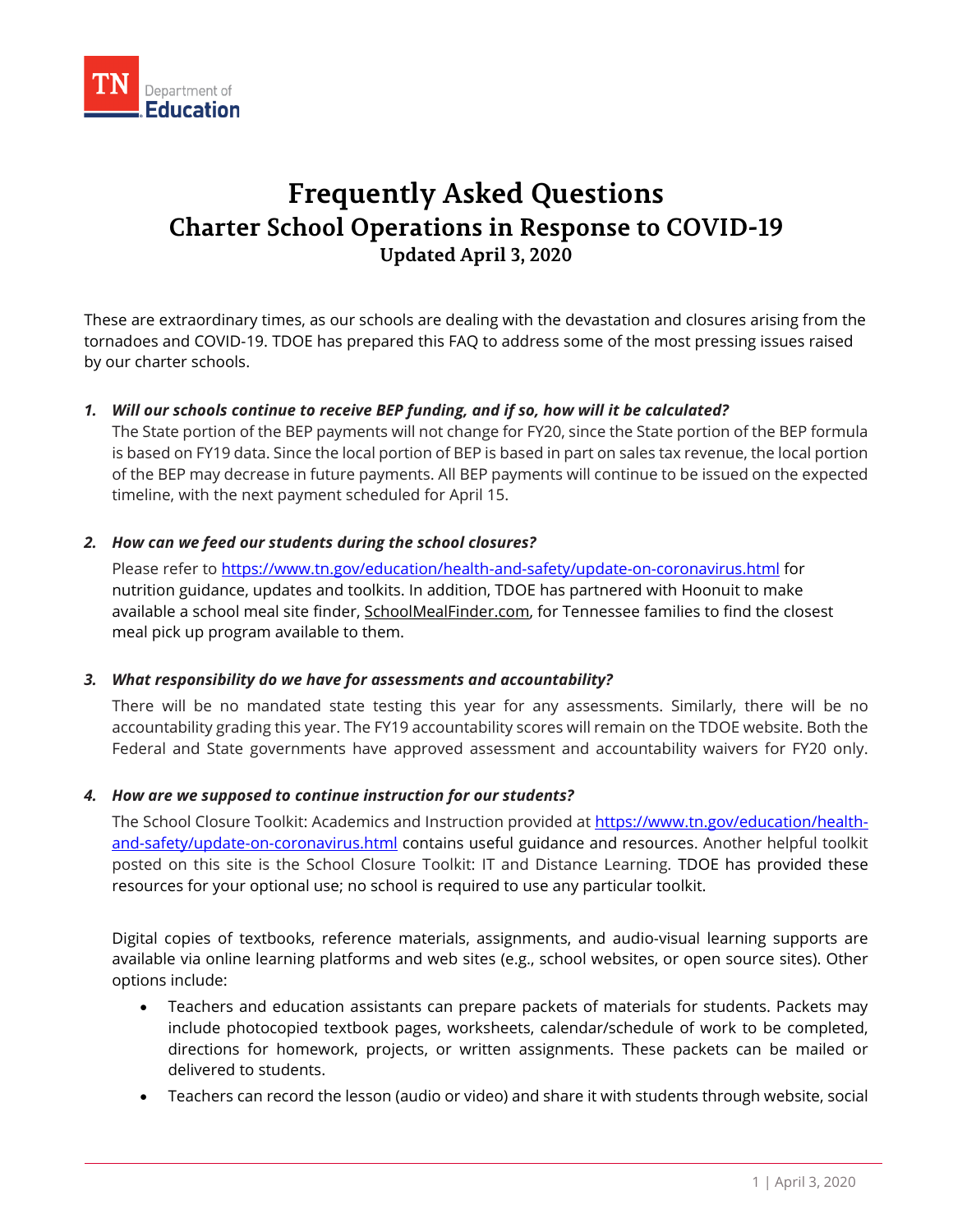

media, public access television, etc. Districts can also use their school website to host or provide information.

- Teachers can host telephone calls for individual students or groups of students to provide instruction or provide students to ask questions on the provided materials.
- District "robo-call" functionality could be utilized to share assignments with groups of students with appropriate teacher follow up.

The Office of School Models and Programs is seeking flexibility from the federal government regarding the use of CSP funds to provide for continuity of instruction and collaboration for charter schools. You can view this request at the bottom of the website: [https://www.tn.gov/education/health-and](https://www.tn.gov/education/health-and-safety/update-on-coronavirus.html)[safety/update-on-coronavirus.html.](https://www.tn.gov/education/health-and-safety/update-on-coronavirus.html) Potential examples of permissible expenses under these revised criteria could include: technology to be deployed directly to students, supplemental consumable curricular resources, software platforms that would allow for distance learning, supplies associated with preparation of instructional materials, virtual learning platforms serving students across multiple charter schools, shared curricular resources, or cross-utilized staff across schools. Subject to approval by the U.S. Department of Education, we will be issuing a grant application to charter schools to expedite the use of CSP funds for these purposes.

## *5. Have the deadlines for submitting new charter applications or charter renewals been extended?*

The deadlines for submission of new charter applications and charter renewal applications to LEAs is explicitly specified in Tennessee statute (T.C.A. § 49-13-107 and § 49-13-121, respectively). Tennessee State Board of Education Chapter 0520-14-02-.01(3) precludes the Commissioner from considering waivers of specific requirements outlined in the charter school statute. While we are seeking an adjustment to these deadlines from the government, LEAs retain the authority to adjust their internal timelines and protocols to ensure applications are submitted and considered in a thorough and thoughtful manner. Our intent is to be as flexible as possible while continuing to comply with applicable law. The specific statutory requirements are set forth below:

#### New Charter Applications

Under T.C.A. § 49-13-107, the deadline for submission of new charter applications is February 1. An LEA must approve or deny a new charter application within 90 days of its receipt, as specified in T.C.A. § 49- 13-108. The failure to make any determination within that timeframe will be deemed an approval of the application. If an application is denied, the sponsor has 30 days following its receipt from the LEA of the written grounds for denial in which to file an amended application. The LEA has 60 days following its receipt of the amended application to approve or deny it, and the failure to do so will be deemed an approval.

#### Renewals

Under T.C.A. § 49-13-121, the deadline for submission of charter renewal applications is April 1. LEA processes for charter renewal application consideration must conclude with an official ruling no later than February 1 of the following year.